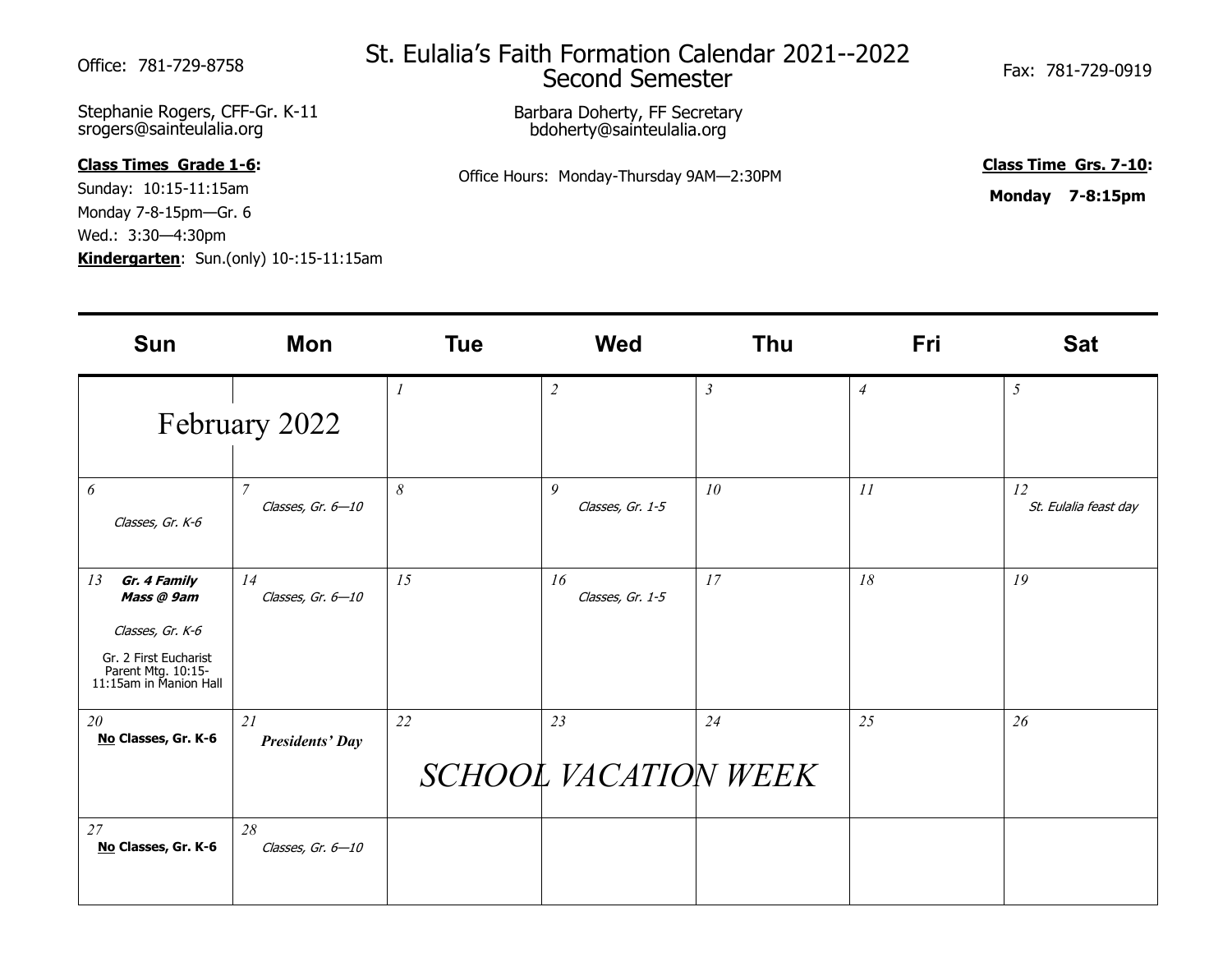## March 2022

| Sun                                             | Mon                                   | <b>Tue</b>                                                                   | <b>Wed</b>                                                 | Thu            | Fri                        | <b>Sat</b>                                                                                                    |
|-------------------------------------------------|---------------------------------------|------------------------------------------------------------------------------|------------------------------------------------------------|----------------|----------------------------|---------------------------------------------------------------------------------------------------------------|
|                                                 |                                       | $\boldsymbol{l}$                                                             | $\overline{2}$<br><b>Ash Wednesday</b><br>Classes, Gr. 1-5 | $\mathfrak{Z}$ | $\ensuremath{\mathcal{A}}$ | $\mathfrak{H}$                                                                                                |
| $\boldsymbol{\delta}$<br>Classes, Gr. K-6       | $\boldsymbol{7}$<br>Classes, Gr. 6-10 | $\delta$                                                                     | 9<br>Classes, Gr. 1-5                                      | 10             | 11                         | 12                                                                                                            |
| 13<br>Classes, Gr. K-6                          | 14<br>Classes, Gr. 6-10               | 15                                                                           | 16<br>Classes, Gr. 1-5                                     | 17             | 18                         | 19<br><b>First Eucharist</b><br><b>Instructional Mass</b><br>for Gr. 2 student/<br>parent @ 10am in<br>church |
| 20<br>Gr. 3 Family Mass @ 9<br>Classes, Gr. K-6 | 21<br>Classes, Gr. 6-10               | 22                                                                           | 23<br>Classes, Gr. 1-5                                     | 24             | 25                         | 26                                                                                                            |
| 27<br>Classes, Gr. K-6                          | 28<br>Classes, Gr. 6-10               | 29<br>Grade 10 Confirmation<br>meeting in church for<br>student/parent 7-8pm | 30<br>Classes, Gr. 1-5                                     | 31             |                            |                                                                                                               |